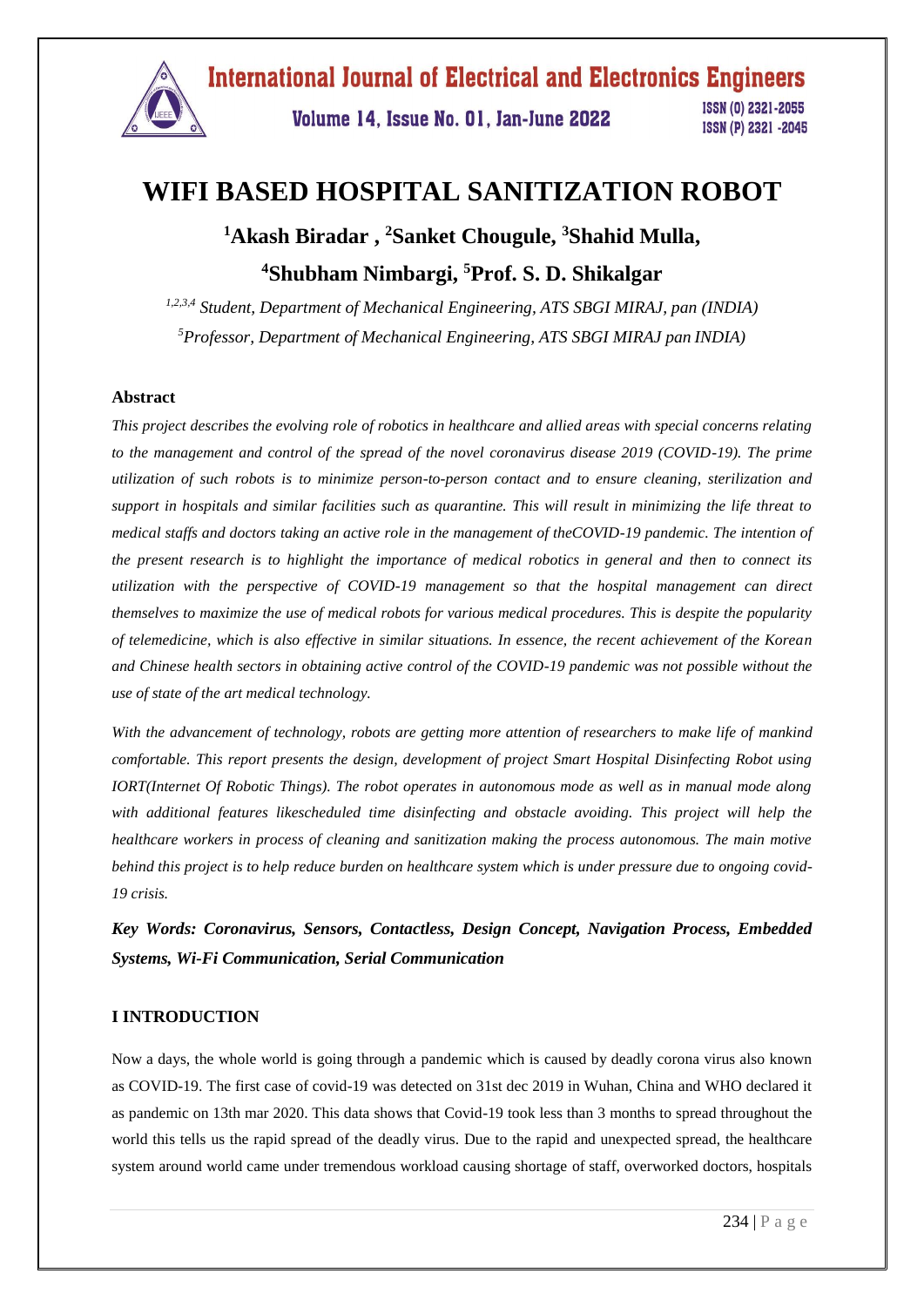

## **International Journal of Electrical and Electronics Engineers ISSN (0) 2321-2055** Volume 14, Issue No. 01, Jan-June 2022 ISSN (P) 2321 -2045

packed with patients, etc. This pandemic also showed us the importance of time to time cleaning of hospitals and disinfecting them. Without proper sanitization, the virus can spread more aggressively. For solving this issue, we are using a IOT controlled robot which will automatically clean the hospital floors and also disinfect floors and environment using Alcohol based solution and a UV light source.This IOT based system will ensure the clean and healthy environment in the hospital without putting any pressure or workload on the already overworked workforce of the hospital. This robot can also used at quarantine centres, airports, railway stations, hotels, government offices and many more public places. This robot will come with a obstacle avoiding mechanism, automatic mode , manual mode and also android controlled using IOT which will ensure that we are using all current technologies while developing the robot. This system will make whole cleaning and sanitizing process automatic and efficient which will help in reducing the spread of disease and making a safe and healthy environment. In the amidst of this global pandemic, stepping in where humans should not, robots are being used for jobs such as sanitizing hospitals and delivering food and medicines, and have proved to be very much useful and handy. Each and every day as health workers, researchers and governments struggle to control the spread of the virus that has infected more than 22,053,135 people globally and claimed more than 777,489 lives [Last updated: August 18, 2020, 07:11 GMT]. robots are also being deployed for administering treatment and providing support to quarantined patients.

The World Health Organization has advised physical distancing for people around the world to prevent community level transmission of Covid-19. Sanitization, which has become a very important aspect in these pandemic times and plays a very crucial role in preventing us from exposure of this deadly virus and thus helping in eradication of this global pandemic is very important. One of the high-risk zones of exposure to this deadly virus is in the area where people rush to for the cure, that are the hospitals and the medical wards.

Sanitization in these areas is indeed challenging and requires very high measures to be taken. But in spite of all these high-end measures taken, there is always a risk associated with it. The objective of this project is minimizing human association as much as possible and thus automating the tasks such as sanitization with the help of robots. In this case, the use of robots can reduce human exposure to pathogens, which has become increasingly important as epidemics escalates. The project uses Autodesk Fusion 360 software for its design and development of the sanitization robot. Arduino integrated development and HC-05 Bluetooth module used for control and programming. The design of the robot has a smile feature that helps in spreading positivity amidst these times.

## **II MATERIALS AND METHODS Methods**

It is an automated house cleansing robot with sanitization feature in it. Taking into consideration the global pandemic Covid-19 situation it is important to keep environment clean and healthy. So, we are trying to develop a robot which will be useful in Hospital, airport, quarantine center and railway station

- Semi Autonomous Mode
- Manual mode

## **Procedure:**

1. When a robot is placed in the middle of the room then it will move forward to the wall and take 90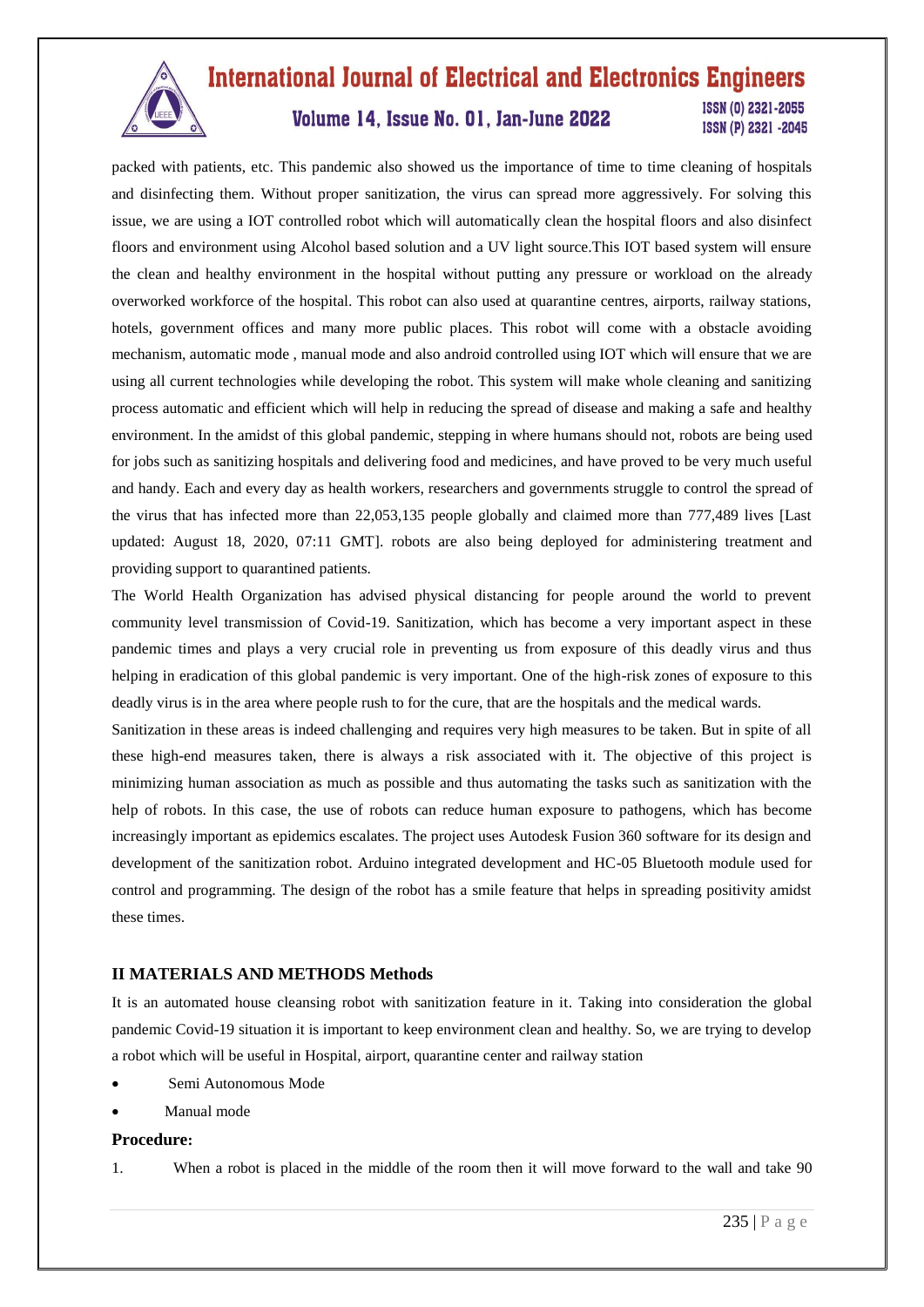

## **International Journal of Electrical and Electronics Engineers** ISSN (0) 2321-2055 Volume 14, Issue No. 01, Jan-June 2022

ISSN (P) 2321 -2045

degree turn and then backward. Now the robot is in the corner.

2. When a robot is placed nearer to the wall of the room then it will move backward to the corner. 3. When the robot is in one of the corners then the working of the robot will start like cleansing and sanitization and in this way the robot will cover all the area of the room

## **Navigation Part**

**Arduino Microcontroller:** Arduino Uno is a microcontroller board based on the ATmega328P. It has 14 digital input/output pins, 6 Analog inputs, a 16 MHz ceramic resonator, a USB connection, a power jack, an ICSP header and a reset button. It contains everything needed to support the microcontroller.

**HC – 05 Bluetooth Module:** The Bluetooth technology manages the communication channel of the wireless part. The Bluetooth module can receive and transmits the data from a host system with the help of the host controller interface (HCI). It provides a range of up to 10m at a transmit power of 1 m watt. The range can be extended to 100m if the transmit power is increased to 100 m watt.

**HC-SR04 Ultrasonic (US) sensor**: It is a 4 pin module, whose pin names are Vcc, Trigger, Echo and Ground respectively. This sensor is a very popular sensor used in many applications where measuring distance or sensing objects are required. The module has two eyes like projects in the front which forms the transmitter and Receiver

**Motor Driver**: It is an integrated circuit chip used as a motor controlling device in autonomous robots and embedded circuits. A motor driver is undoubtedly something that makes the motor move as per the given instructions or the inputs (high and low). It listens to the low voltage from the controller/processor and control an actual motor which needs high input voltage.

**DC Motor**: DC motors are used for the movement of the robot where it is connected with the motor driver, whenever the trigger signal is given to the motor driver then the motor moves according the trigger with the given speed.

**Servo Motor**: A servo motor is a rotary actuator or a motor that allows for a precise control in terms of the angular position, acceleration, and velocity. In order to control the turning of the robot, servo is used in the design.

#### **Sanitization Part**

**DC Pump Motor:** DC powered pumps use direct current from motor, battery, or solar power to move fluid in a variety of ways. Motorized pumps typically operate on 6, 12, 24, or 32 volts of DC power. Solar-powered DC pumps use photovoltaic (PV) panels with solar cells that produce direct current when exposed to sunlight.

**Relays:** Relays are switches that open and close circuits electromechanically or electronically. Relays control one electrical circuit by opening and closing contacts in another circuit. Here, Relay is used to switch the UV lights with separate power.

**UV Light:** UV light connected to separate power supply via relay and switched on by electronic trigger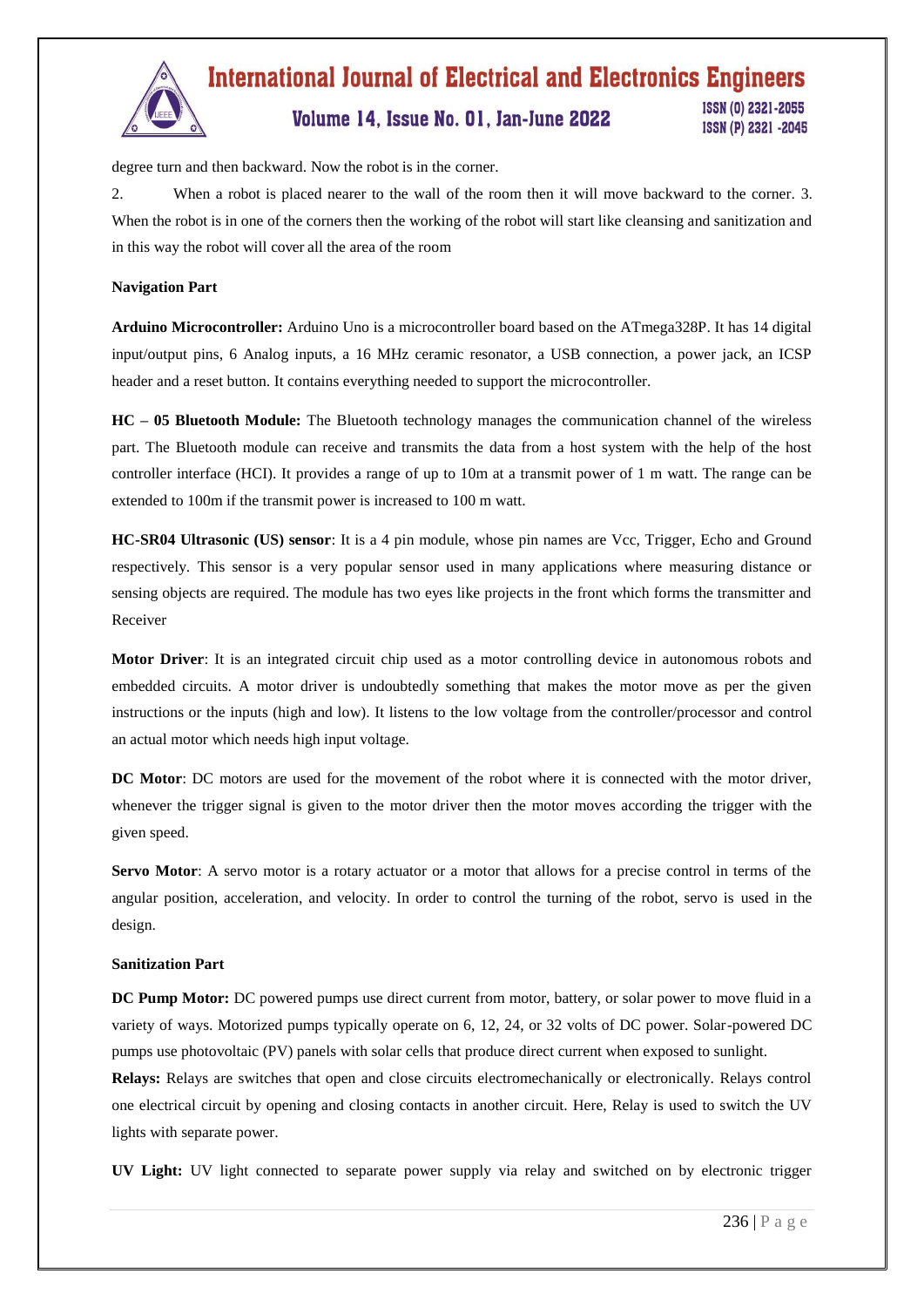

generated from Arduino. Here UVC lights are being used as itis effective for the destroying pathogens and other bacterial, virus present in air and moisture. From relays UVC lights are connected and when trigger from Arduino is given, switch is closed in relay and UVC lights are ON.

## **3. FIGURES AND TABLES**

## **Frame used in project**





## **Fig. Mechanical drawing**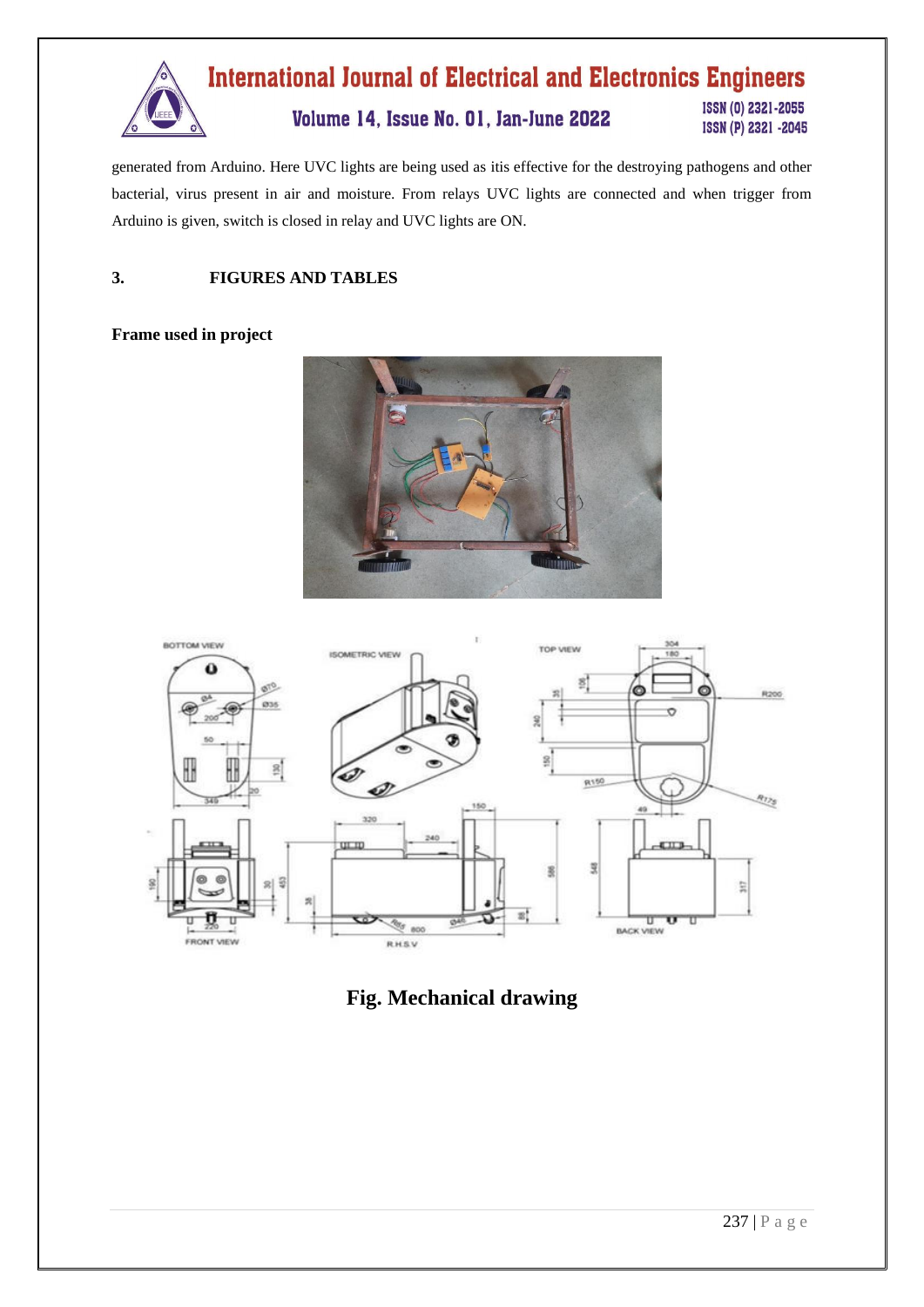

## **Fig. Block diagram**

#### **IV CONCLUSION**

The current COVID-19 pandemic boosts innovation on many public, societal and medical levels and disinfection practices are not an exception. Disinfection robots are a promising tool for surface decontamination in the hospital already today, but with even greater potential tomorrow. Further design adjustments of hospitals and devices are needed to overcome the issue of shadowing and free the movement of robots in the hospital environment. One-size does not ft all, and apart from communication between robot and the environment, more work must also be invested in defining efficient wavelength and exposure time to allow sufficient energy to be applied on each surface, as a function of the intended pathogen to be inactivated. Finally, a ft-for-purpose hospital environment would allow disinfection robots to function independently. Presently, disinfection robots do not replace routine (manual) cleaning but may complement it. They might in the future provide validated, reproducible and documented disinfection processes. Further technical developments and clinical trialsin a variety of hospitals are warranted to overcome the current limitations and to find ways to integratethis novel technology in to the hospitals of to-day and the future.

### **ACKNOWLEDGEMENT**

We would like to place on record our extreme gratitude to our guide, Prof. V. D. Shikalgar, for this valuable guidance and help in completing this project and Prof. S. N. Hublikar, Head Of Department, Mechanical Engineering, we own a gratitude for giving us all the facilities required to our project. Our sincere thanks are also due to Dr. A. C. Bhagali, Director, ATS's SBGI, Miraj. We thanks to all teachers and staff of Mechanical